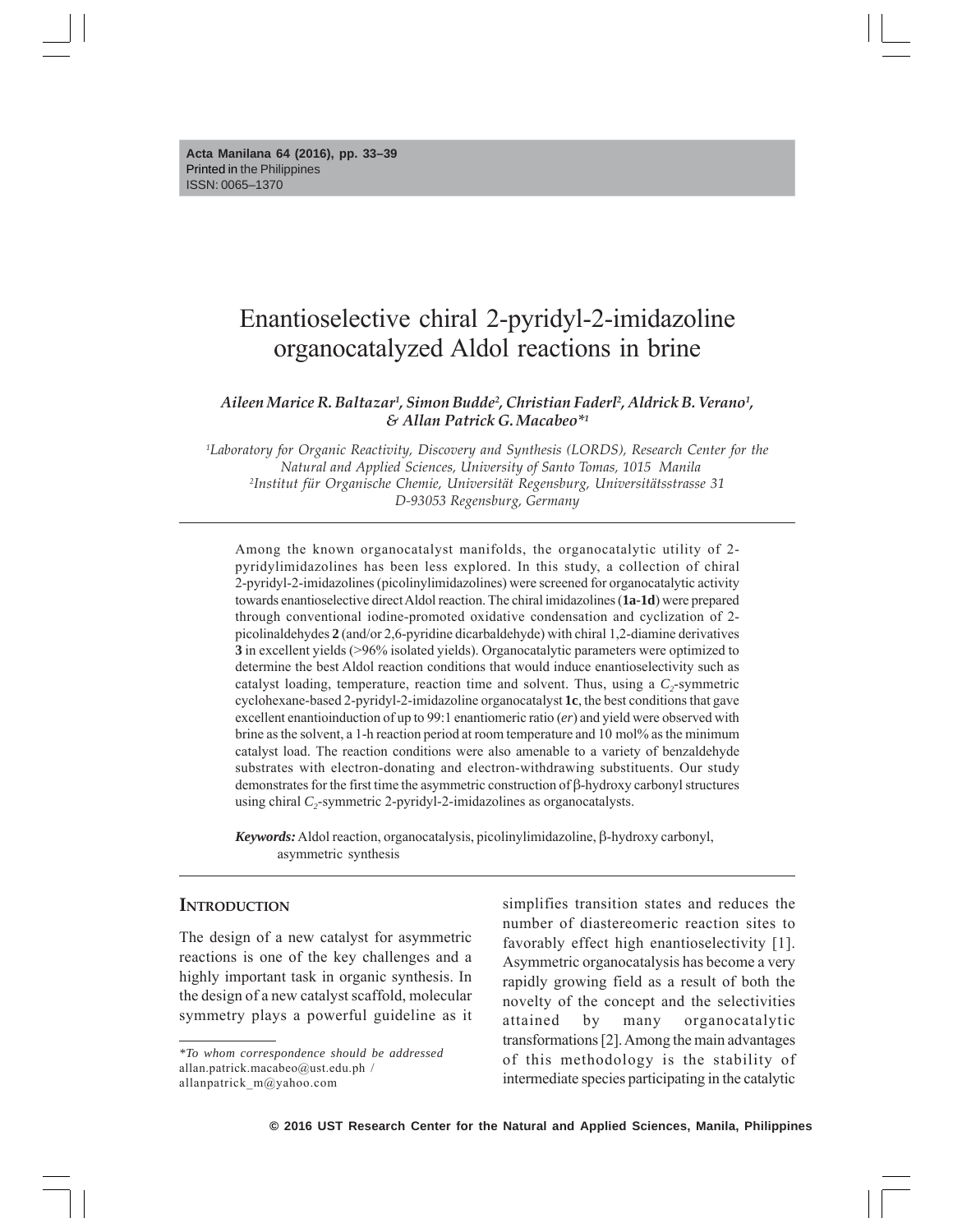cycle toward water and oxygen and therefore reactions do not require special care with regard to the use of inert atmosphere or dry solvent [3]. In addition, the presence of hazardous metals is precluded in the reaction scheme making the methodology even more interesting from the environmental point of view [4]. As a realization grows that organic molecules not only have ease of manipulation and "green" advantage but can also be very efficient catalysts, asymmetric organocatalysis may begin to catch up with spectacular advancements of enantioselective transition metal catalysis.

The tremendous development of Aldol reactions since 1872 has provided an array of synthetic information advancing the construction of welldefined asymmetric centers [5]. As a consequence, the synthetic utility of this reaction has grown interest in developing organocatalysts beneficial to the construction of  $\beta$ -hydroxy structures. Thus, as a contribution to expanding methodologies related to asymmetric Aldol reactions, we explored the utility of imidazolines in this study. Imidazolines are structural analogues of imidazoles which are widely used for chiral ligand designs, and various substituents can be introduced to the nitrogen atom for tuning steric environments and electron density [6]. There are only a few asymmetric reactions with imidazolines as an organocatalyst such as the Diels-Alder reactions (as Bronsted acid catalysts) [7] and the Morita Baylis-Hillman [8]. In this paper, we disclose the catalytic activity of several  $C_2$ symmetric, chiral 2-pyridyl-2-imidazolines

organocatalysts **1** as additional organic manifolds to facilitate the construction of  $\beta$ hydroxy carbonyl architectures **4** via asymmetric Aldol reactions.

## **EXPERIMENTAL**

*General.* All reagents were purchased from chemical suppliers (Sigma, Merck) and were used without further purification. Colum chromatography was performed using Merck Silica Gel 60 (230–400 mesh). Visualization was carried-out with UV using Mineralight Lamp Multiband UV at 254 nm and 366 nm and vanillinsulfuric acid followed by heating at 100°C until colored spots appear. NMR analysis was performed in Bruker AMX 300 MHz. Samples for NMR were dissolved in  $CDCl<sub>3</sub>$  with TMS as internal standard. Experiments include routine <sup>1</sup>H and <sup>13</sup>C.

*General procedure for the synthesis of imidazoline organocatalysts 1a-1d.* To a solution of 2-pyridine carbaldehyde (picolinaldehyde) or 2,6 pyridine dicarbaldehyde **2** (1 equiv) in *t*-butyl alcohol (18.5 mL per 1.85 mmol) was added diamine derivative **3** (1.1 or 2.2 equiv). The obtained mixture was stirred at room temperature and  $K_2CO_3$  (3 or 6 equiv) and  $I<sub>2</sub> (1.25 or 2.50 equity)$  were added and stirred at 70°C for 4 h. The mixture was quenched with saturated Na<sub>2</sub>SO<sub>3</sub> until iodine disappeared and extracted with DCM  $(3\times)$ . The organic layer was washed with saturated NaHCO<sub>3</sub> and dried over anhydrous  $Na<sub>2</sub>SO<sub>4</sub>$ . After filtration, the solvent was evaporated and chromatographed using 9:1 DCM-methanol to obtain **1**.



**Scheme 1.** General scheme for the synthesis of picolinylimidazoline organocatalysts **1**.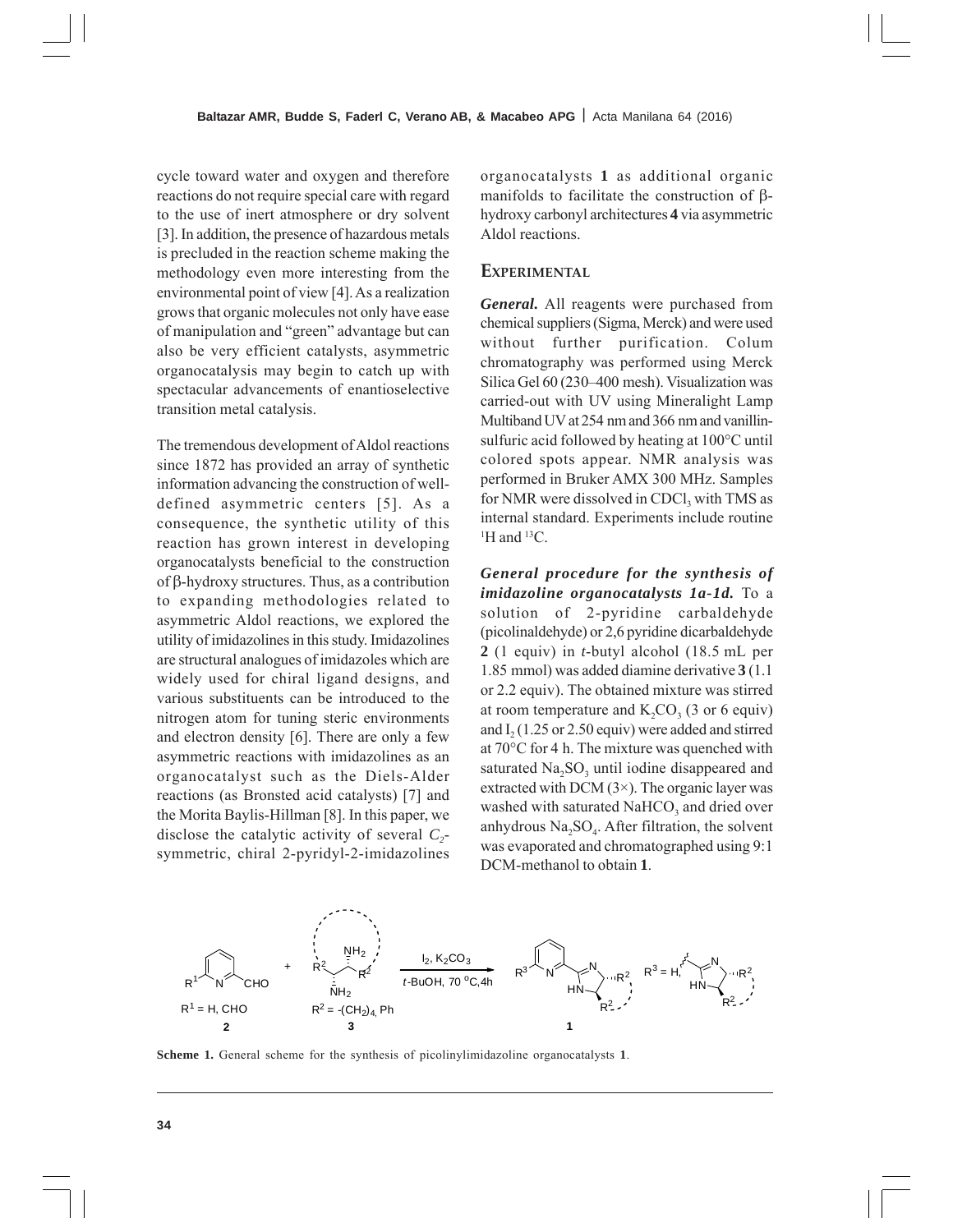#### **Enantioselective chiral 2-pyridyl-2-imidazoline**



<sup>1</sup>H NMR δ (300 MHz, CDCl<sub>3</sub>) 8.51 (d, 1H, *J* =4.6 Hz, Py-6-H), 8.13 (d, 1H, *J* = 7.8 Hz, Py- 3, 3-H), 7.83-7.75 (m, 1H, Py), 7.29 (m, 1H, Py), 3.20-3.09 (br m, 2H, 2 x CH) 2.31-2.19 (br, m, 2H, CH2), 1.83-1.72 (br m, 2H, CH2), 1.58-1.45 (br m, 2H, CH2), 1.36- 1.24 (br m, 2H, CH). <sup>13</sup>C-NMR δ (100 MHz, CDCl<sub>3</sub>) 165.3, 148.8, 148.5, 136.7, 125.3, 122.2, 30.8 (CH), 25.0 (CH2) **[9].**

<sup>1</sup>H NMR (300 MHz, CDCl<sub>3</sub>) 1.34, m, 4H), 1.55 (m, 4H), 1.83 (m, 4H), 2.28 (m, 4H), 3.36 (brm, 4H) 7.81 (t, *J* = 7.3 Hz, 1H), 7.21 (d, *J* = 7.3 Hz, 2H); <sup>13</sup>C NMR (100 MHz, CDCl<sub>3</sub>): 21.6, 22.9, 30.7, 23.5, 137.3, 147.8, 164.6 **[9]**.

<sup>1</sup>H NMR (300 MHz, CDCl<sub>3</sub>): δ 4.82 (d, *J*= 7.9 Hz, 1H), 5.13 (d, *J*= 8.4 Hz, 1H), 6.54 (s, 1H), 7.27-7.45 (m, 11H, aromatic), 7.82 (ddd, *J*= 1.7, 7.7, 7.7 Hz, 1H, aromatic), 8.31-8.35 (m, 1H, aromatic), 8.62-8.65 (m, 1H, aromatic); 13C NMR (125 MHz, CDCl3): 77.2, 122.7, 125.3, 126.0-128.6(Ph), 136.6, 143.2, 148.4, 148.7, 162.5 **[10]**.

<sup>1</sup>H NMR (300 MHz, CDCl<sub>3</sub>): 4.90, bs, 4H), 7.22-7.31 (m, 20H), 7.89 (t, *J* = 7.8 Hz, 1H), 8.46 (d, *J* = 7.8, 2H); 13C NMR (100 MHz, CDCl3) 74.9, 125.5, 127.1, 128.3, 129.2, 136.1, 138.2, 142.9, 162.1 **[11]**.

*Representative procedure for the Aldol reaction.* To a mixture of imidazoline catalyst **1** (10 mole %) and 4-nitrobenzaldehyde (1 equiv) in brine (1 mL per 0.074 mmol) was added acetone (0.25 mL per 0.074 mmol) and stirred for 1 h at room temperature. Product formation was judged by TLC (9:1 DCM:MeOH). Saturated sodium bicarbonate and DCM was added and the organic layer separated and dried over anhydrous sodium sulfate. The concentrated product was column chromatographed on silica gel and eluted with 1:1 petroleum ether-ethyl acetate to give the Aldol product **4**.

*Enantiomeric ratio (er) determination.* Enantiomeric ratio was determined on a Shimadzu Prominence LC-20AT Pump equipped with Shimadzu SPD-10AV. Flow rate was 1.0 mL/ min and the pump pressure was 664 psi. UV-VIS Spectrophotometric Detector was set at 254 nm and connected to a Shimadzu Communication Bus Module CBM-102, with a CLASS GC-10 Workstation. Separation was done on a chiral column Lux 5u Cellulose-2 ( $250 \times 4.6$  mm). Solvent systems was 70:30 *n*-hexane/ isopropyl alcohol.

# **RESULTS AND DISCUSSION**

Pyridylimidazoline organocatalysts (**1a–1d**) were prepared through iodine-promoted condensation and oxidative cyclization from commercially available picolinaldehydes, **2** (pyridine-2-carbaldehyde, **2a** or pyridine-2,6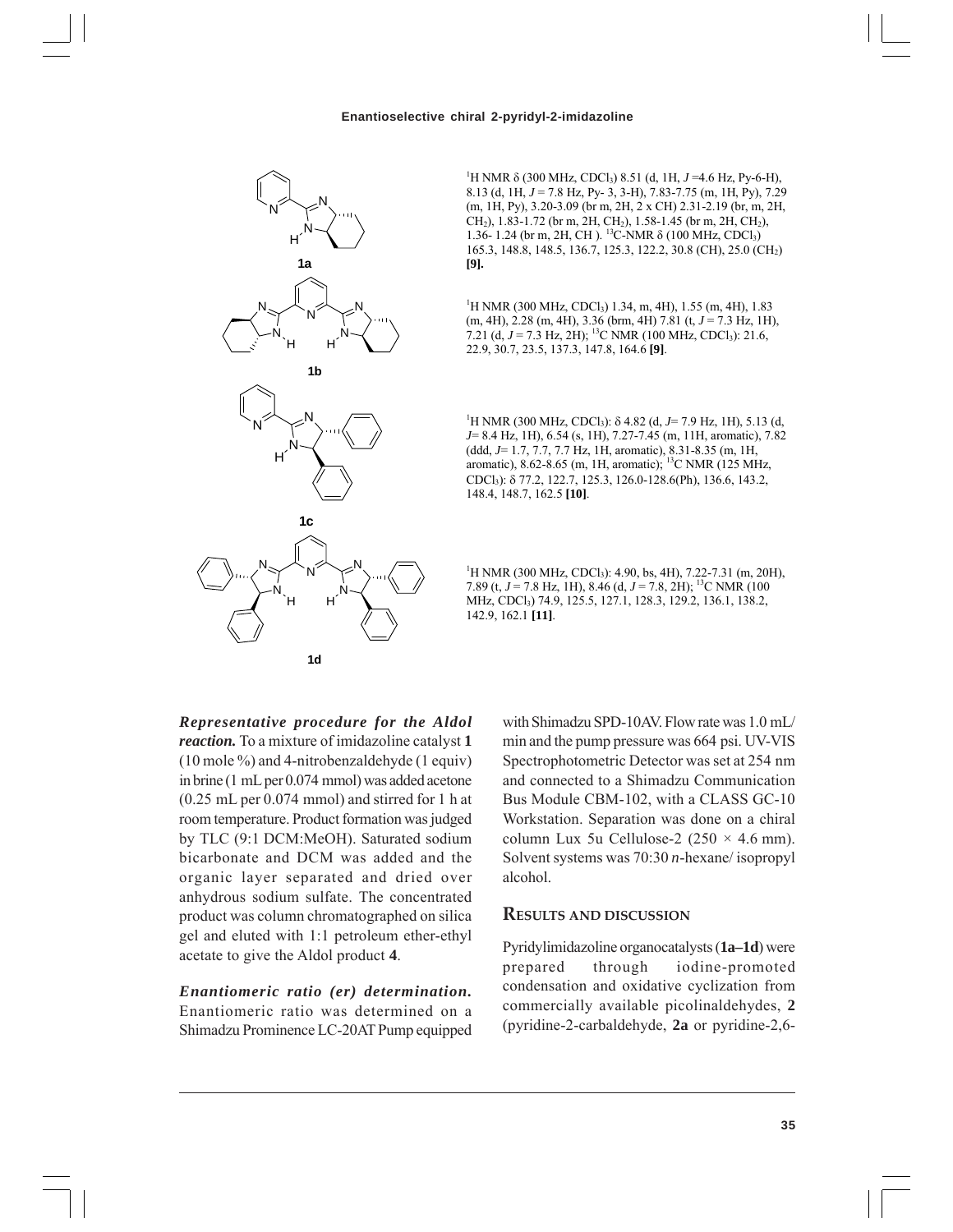dicarbaldehyde, **2b** and) and chiral diamines, **3** (*1R,2R*-cyclohexane diamine or **3a** *1R,2R*-1,2 diphenyl-1,2-ethylenediamine, **3b**) in excellent yields (Scheme 2).

The synthesis of picolinylimidazolines **1** in general follows a mechanism (Scheme 3) which proceeds initially by condensation of an aldehyde with a diamine to afford imine intermediate **5** which in equilibrium, cyclizes to dihydroimidazoline **6** [12]. Iodine-promoted oxidative addition followed by elimination thus proceeds to the target picolinylimidazolines **1**.

The catalytic activity of 2-pyridyl-2-imidazolines **1a–1d** was evaluated in the direct enantioselective Aldol reaction of 4 nitrobenzaldehyde and acetone. Optimization of catalyst loading, temperature and solvent were

done and the results are presented in Table 1. The best catalyst was found to be the  $C_2$ symmetric **1c** (Entry 10) giving the highest yield (78%) and excellent enantiomeric ratio (99:1) with high preference and selectivity to the formation of the  $R$ -configurated  $\beta$ -hydroxy Aldol product (**4a**).

Brine and a 10 mol% catalyst **1**c were observed to be the best solvent and catalyst loading. No significant improvement in yield was obtained when the catalyst loading was increased to 15 mol% while a longer reaction time was required when a 5 mol% catalyst was used. Lowering the temperature to 0°C did not improve the yield and enantioselectivity.

The addition of NaCl in the reaction promotes "salting in" effect accelerating the



**Scheme 2.** Synthesis of picolinylimidazolines **1a–1d**. Reaction conditions: I<sub>2</sub> (1.25 equiv), K<sub>2</sub>CO<sub>3</sub> (3 equiv), *t*-BuOH, 70 $^{\circ}$ C, 4 h.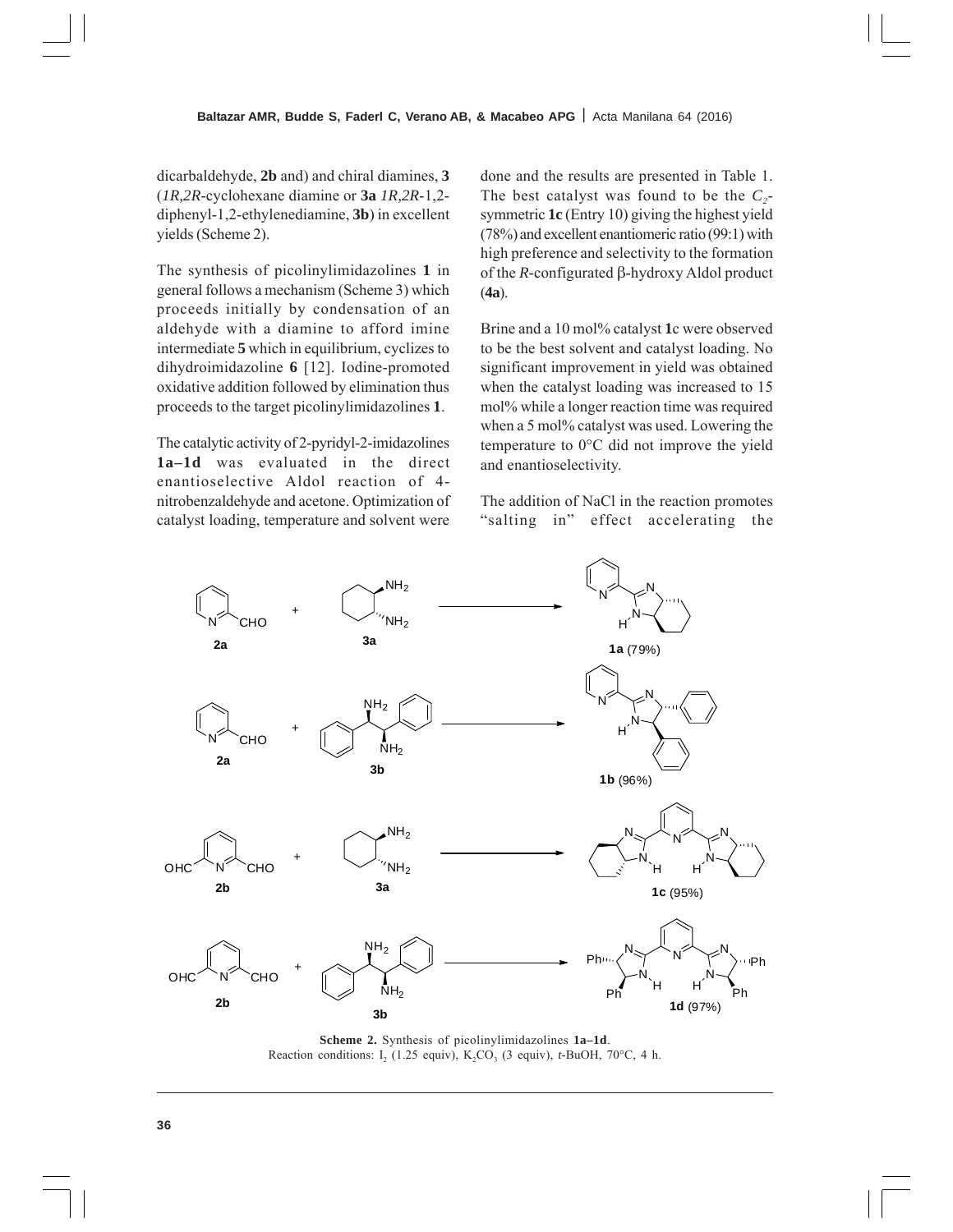

**Scheme 3.** Proposed mechanism *en route* picolinylimidazoline organocatalysts **1**.

| O <sub>2</sub> N | CHO   |                   | 1c, brine<br>rt, 1 h | ŌН<br>$\Omega$<br>$O_2N$<br>4a (R enantiomer)       |                          | OH<br>$\Omega$<br>$O_2N$<br>4b (S enantiomer) |  |  |
|------------------|-------|-------------------|----------------------|-----------------------------------------------------|--------------------------|-----------------------------------------------|--|--|
|                  | Entry | Solvent           | Catalyst             | <b>Catalyst loading</b><br>$(mod \frac{\theta}{2})$ | <b>Isolated</b><br>Yield | er(R: S)                                      |  |  |
|                  |       | CHCl <sub>3</sub> | 1a                   | 20                                                  | 59                       | 79:21                                         |  |  |
|                  | 2     | <b>DCM</b>        | 1a                   | 20                                                  | 35                       | 57:43                                         |  |  |
|                  | 3     | $H_2O$            | 1a                   | 20                                                  | 70                       | 91:9                                          |  |  |
|                  | 4     | Brine             | 1a                   | 20                                                  | 60                       | 94:6                                          |  |  |
|                  | 5     | CHCl <sub>3</sub> | 1 <sub>b</sub>       | 10                                                  | 63                       | 99:1                                          |  |  |
|                  | 6     | Brine             | 1c                   | 10                                                  | 53                       | 70:30                                         |  |  |
|                  |       | <b>DCM</b>        | 1c                   | 10                                                  | 46                       | 96:4                                          |  |  |
|                  | 8     | $H_2O$            | 1c                   | 10                                                  | 65                       | 91:9                                          |  |  |
|                  | 9     | Brine             | 1c                   | 5                                                   | 29                       | 99:1                                          |  |  |
|                  | 10    | <b>Brine</b>      | 1 <sub>c</sub>       | 10                                                  | 78                       | 99:1                                          |  |  |
|                  | 11    | Brine             | 1c                   | 15                                                  | 14                       | 98:2                                          |  |  |

12 Brine **1d** 10 10 58 94:6

**Table 1. Optimization of organocatalyzed direct Aldol reaction conditions** 

organocatalyzed Aldol reaction in water by favouring the aggregation of organic species/ intermediates in concentrated hydrophobic pockets. Very polar solutions are superior in solubilizing a polar substrate compared to less polar derivatives. Adding salt to an aqueous solution with moderate polarity decreases solubility. On the other hand, adding a (ionic) salt to solution with high polarity increases solubility provided no common ion effect is observed and a globular, micelle structure is formed in aqueous solutions. The structure of water near the head group is organized, thus, allowing weak interaction with other ions in

solutions. The hydrogen bonds thus formed, are less available to interact with the soluble ion form of the salt. The same result was noted when catalyst loading was reduced down to 10% (Entry 10). In this condition, addition of brine is favoured and effective than solely employing water as the solvent.

Addition of selected organic acids did not improve yield and enantioselectivity (Table 2). This implies that a Bronsted acid-mediated mechanism may not be involved in the catalytic pathways. Instead, a Bronsted-base catalyzed generation of enol and H-bonding stabilized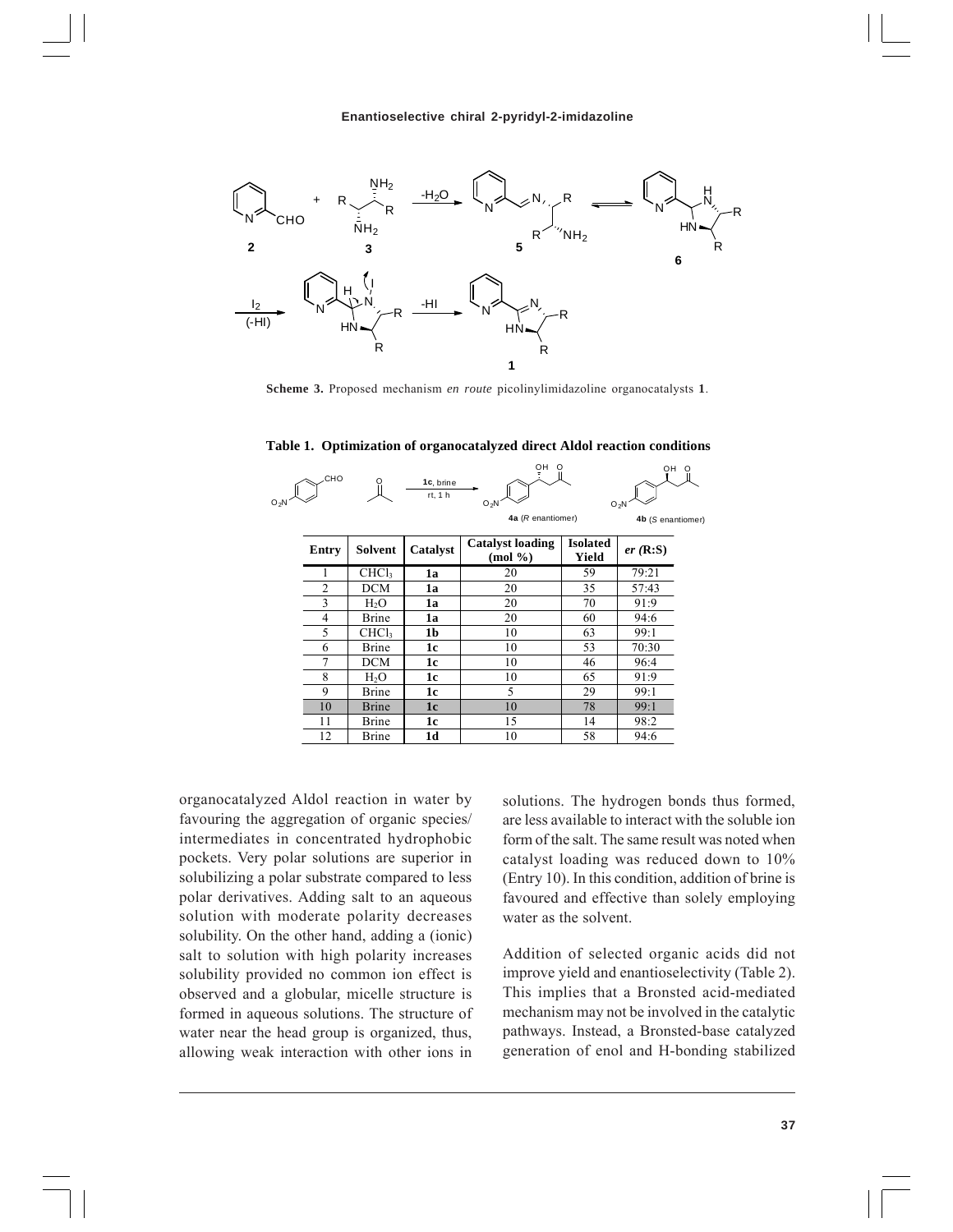intermediate is observed. In addition to these acid additive serving as Bronsted co-catalyst, the results obtained by Masse and co-workers [13] agree with our findings that improved catalytic performance can only be obtained in polar aprotic solvent (for example DMSO) but not in polar, protic solvents such as water. In all cases, the additive weak organic acids were afforded in moderate yield but with high enantioselectivities up to 98% (Table 2). This indicates that in the course of the reaction development, the catalyst additive associates with the reactants similar to that of micelles.

To determine the scope of the reaction, various benzaldehyde derivatives were also screened (Table 3). Aldol reaction of aromatic aldehydes **7** with acetone **8** afforded the  $\beta$ -hydroxy derivatives **4** in moderate to excellent yields. The 4-(*m*-chlorophenyl)-4-hydroxy-2-butanone **4e** was obtained with the high yield, with almost no self-aldolization product and excellent enantioselectivity (Entry 5). Significant decrease in yield was noted when the substituent is a bromine atom at C-4 (Entry 6, **4f**) while a drop in

| Table 2. Effect of Bronsted acid additives |  |  |  |  |  |  |  |
|--------------------------------------------|--|--|--|--|--|--|--|
|--------------------------------------------|--|--|--|--|--|--|--|

| Entry | <b>Additive</b> | <b>Isolated Yield</b> | $er$ (R:S) |  |
|-------|-----------------|-----------------------|------------|--|
|       | L-Tartaric acid | 34                    | 98.2       |  |
|       | L-Citric acid   |                       | 95:5       |  |
|       | Benzoic acid    | 33                    | 75.25      |  |

enantiomeric ratio was observed when the electrophile is dimethoxylated at C-3 and C-4 for **4g**. (Entry 7) Sluggish reaction period was also observed when the substituent is a methyl group at C-4 (Entry 4 for **4d**). Finally, among the electron withdrawing substituents at C-4, the presence of a nitrile group (Entry 2) effected a drop in the yield of the Aldol product **4b** compared to the 4 nitro derivative **4a** (Entry 1).

Based on the results obtained where a high selectivity towards the *R* enantiomer is favoured, a hydrogen-bonding — stabilized transition state is proposed whereby the incipient bond is formed between the *Re* face of the benzaldehyde electrophile and the *Si* face of the *enol* nucleophile.



**Figure 1.** Proposed transition state model for the enantioselective, direct aldol reaction with **1c**.

OH O

| $R^1$<br>R <sup>1</sup><br>CHO.<br>1b, brine<br>$\star$<br>$\ddot{}$<br>rt<br>$R^2$<br>$R^2$<br>8<br>4 |             |                 |                |                      |                          |          |  |  |
|--------------------------------------------------------------------------------------------------------|-------------|-----------------|----------------|----------------------|--------------------------|----------|--|--|
| Entry                                                                                                  | ${\bf R}^1$ | $\mathbb{R}^2$  | Product 4      | Reaction<br>Time (h) | <b>Isolated</b><br>Yield | er(R: S) |  |  |
|                                                                                                        | Н           | NO <sub>2</sub> | 4a             |                      | 78                       | 99:1     |  |  |
| 2                                                                                                      | Н           | CΝ              | 4 <sub>b</sub> | 2.5                  | 26                       | 99:1     |  |  |
| 3                                                                                                      | Н           | OMe             | 4c             | 3                    | 99                       | 99:1     |  |  |
| 4                                                                                                      | Н           | Мe              | 4d             | 24                   | 37                       | 99:1     |  |  |
| 5                                                                                                      | Н           | Cl              | 4e             | 2                    | 98                       | >99      |  |  |
| 6                                                                                                      | H           | Br              | 4f             | $\overline{c}$       | 9                        | 99:1     |  |  |
| $\tau$                                                                                                 | OMe         | OMe             | 4g             | 2.5                  | 50                       | 51:49    |  |  |

**Table 3. Scope of the organocatalyzed Aldol reaction with 1c**